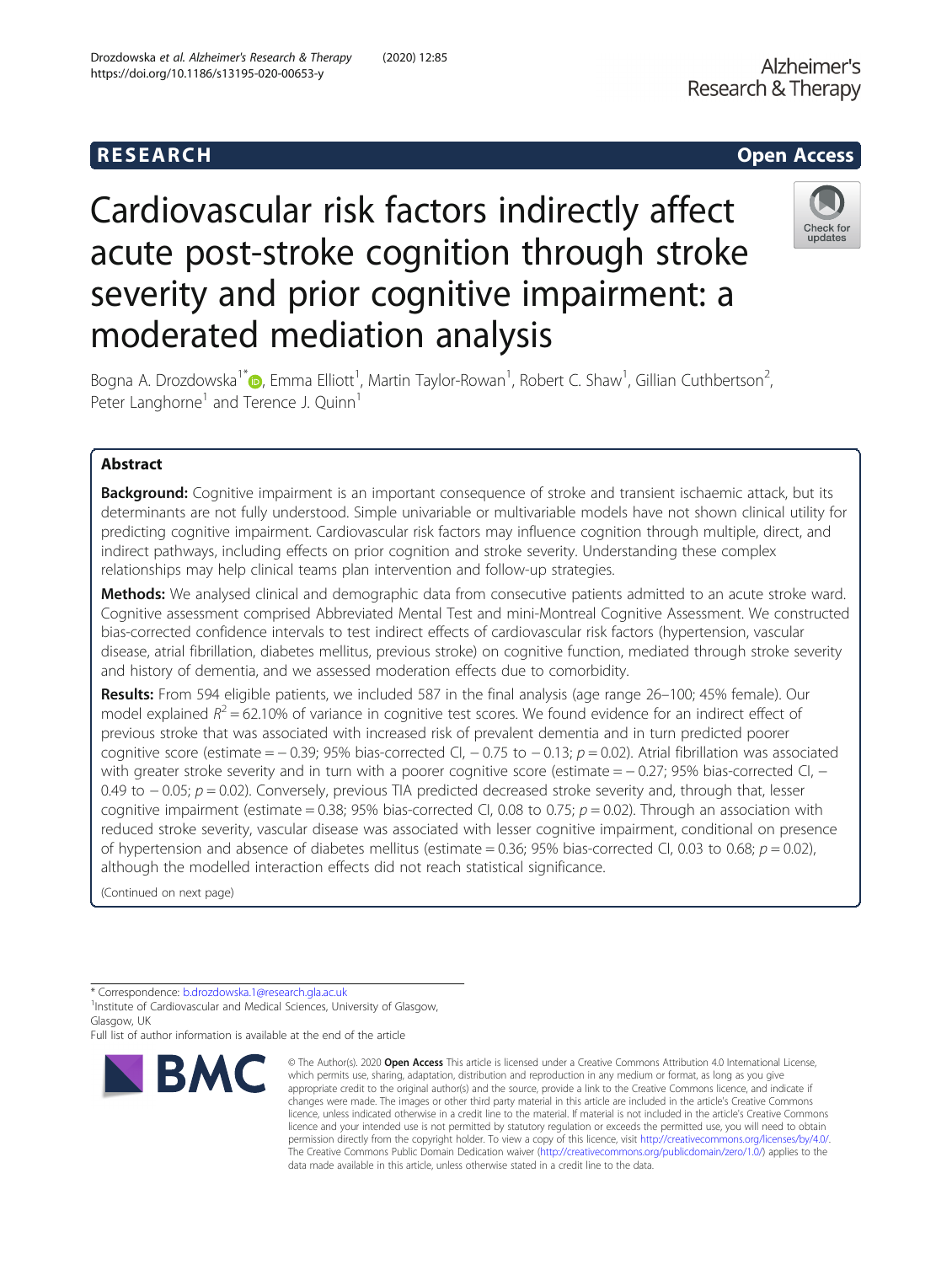#### (Continued from previous page)

**Conclusions:** We have shown that relationships between cardiovascular risk factors and cognition are complex and simple multivariable models may be overly reductionist. Including direct and indirect effects of risk factors, we constructed a model that explained a substantial proportion of variation in cognitive test scores. Models that include multiple paths of influence and interactions could be used to create dementia prognostic tools for use in other healthcare settings.

Keywords: Stroke, Cognition, Cardiovascular risk factors, Dementia, Mediation, Moderation

#### Background

Cognitive impairment is an important yet under-researched complication of stroke and transient ischaemic attack (TIA). It has been recognised as both common, with estimates ranging up to even 96% [\[1\]](#page-8-0), and highly relevant to survivors' outcomes, predicting decreased quality of life, mood disorders, dependency, and mortality [\[2](#page-8-0)–[4\]](#page-8-0). Features of the stroke or TIA only partly explain the variation seen in postmorbid cognitive function [\[5,](#page-8-0) [6\]](#page-8-0). Identifying other outcome determinants could offer mechanistic insights into cognitive decline, as well as improve risk stratification and intervention planning. Prognosis of cognitive function following stroke or TIA is, however, difficult. Although many multivariable prognostic models have been described, none are yet considered suitable for clinical use.

In this context, cardiovascular diseases are of particular interest, as they commonly co-occur in stroke populations and can potentially be modified. Cardiovascular risk factors are recognised as predictors of age-related cognitive decline and dementia [[7](#page-8-0), [8\]](#page-8-0), with associations being reported for diabetes mellitus, hypertension, coronary and peripheral vascular disease, atrial fibrillation, and previous stroke [\[9](#page-8-0)–[11\]](#page-8-0). Often these factors pre-date incident stroke and so it seems plausible that post-stroke cognitive impairment may be a manifestation of prevalent vascular neurodegenerative processes [\[5,](#page-8-0) [12](#page-8-0)]. However, the relationship of cardiovascular diseases to post-stroke cognition is likely not only to be driven by pre-stroke cognitive decline. Certain cardiovascular risk factors are associated with stroke severity, which is in turn a major determinant of cognitive outcome [\[13](#page-8-0)].

Intuitively, it seems that the presence of cardiovascular risk factors should be consistently detrimental across outcomes. For example, this seems to be the case for atrial fibrillation, which is associated with both higher incidence of dementia and greater stroke severity [\[14,](#page-8-0) [15](#page-8-0)]. However, the cognitive effects of other cardiovascular risk factors may be more complex, particularly where pathophysiological processes trigger endogenous adaptive mechanisms. For example, transient ischaemia can induce a state of ischaemic tolerance or preconditioning that temporarily (days to weeks) protects tissue from subsequent, persistent ischaemia [[16\]](#page-8-0). Evidence from observational studies suggests that this phenomenon may occur in clinical practice. Indeed, stroke preceded by TIA has been associated with less severe symptoms, smaller infarct volumes, and better functional outcomes [\[17](#page-8-0)–[19](#page-8-0)].

A similar example relates to collateral circulation. The presence of robust collaterals is also associated with favourable post-stroke clinical outcomes, including an improved response to thrombolytic and recanalisation therapy [[20](#page-8-0), [21\]](#page-8-0). Yet collateral development is, in part, driven by a pathological process, where chronic vascular disease leads to subclinical ischaemia [\[22](#page-8-0)–[24](#page-8-0)]. To add further complexity, cardiovascular risk factors may not only co-occur but also interact, affecting the manifestation of these putative protective mechanisms. Findings from clinical and preclinical models suggest that both hypertension and diabetes may impair the development of collaterals [\[22](#page-8-0), [25](#page-8-0)–[29](#page-8-0)], while diabetes also prevents ischaemic tolerance [\[30](#page-8-0), [31\]](#page-8-0).

Although many studies have investigated the effect of cardiovascular risk factors on post-stroke cognition, results are inconclusive or conflicting  $[6, 13]$  $[6, 13]$  $[6, 13]$ . The traditional approach of using multivariable models can only identify those determinants directly associated with an outcome, while remaining relevant factors are held constant. Although in some cases this approach is sufficient, it does not allow us to explore the potential for multiple routes of predictor impact, nor the interaction between co-occurring diseases. It is possible that neutral results from previous research stem from the duality or conditionality of the studied effects.

We aimed to investigate how cardiovascular risk factors can affect cognitive function in the acute phase after stroke, through influence on stroke severity and prior cognitive impairment. We hypothesise that some effects may be conditional (on presence vs absence of diabetes/hypertension) and may differ depending on the path of influence, not only in strength, but also in direction. We assume the latter may occur for prior TIA and vascular disease, on the one hand associated with poorer cognitive performance through increased risk of prevalent dementia, while on the other potentially associated with improved performance through alleviated stroke severity.

#### Methods

We conducted a secondary analysis of cross-sectional data, collected from patients admitted to an urban teaching hospital in the UK. The West of Scotland Research Ethics Committee (16/WS/0001) approved the primary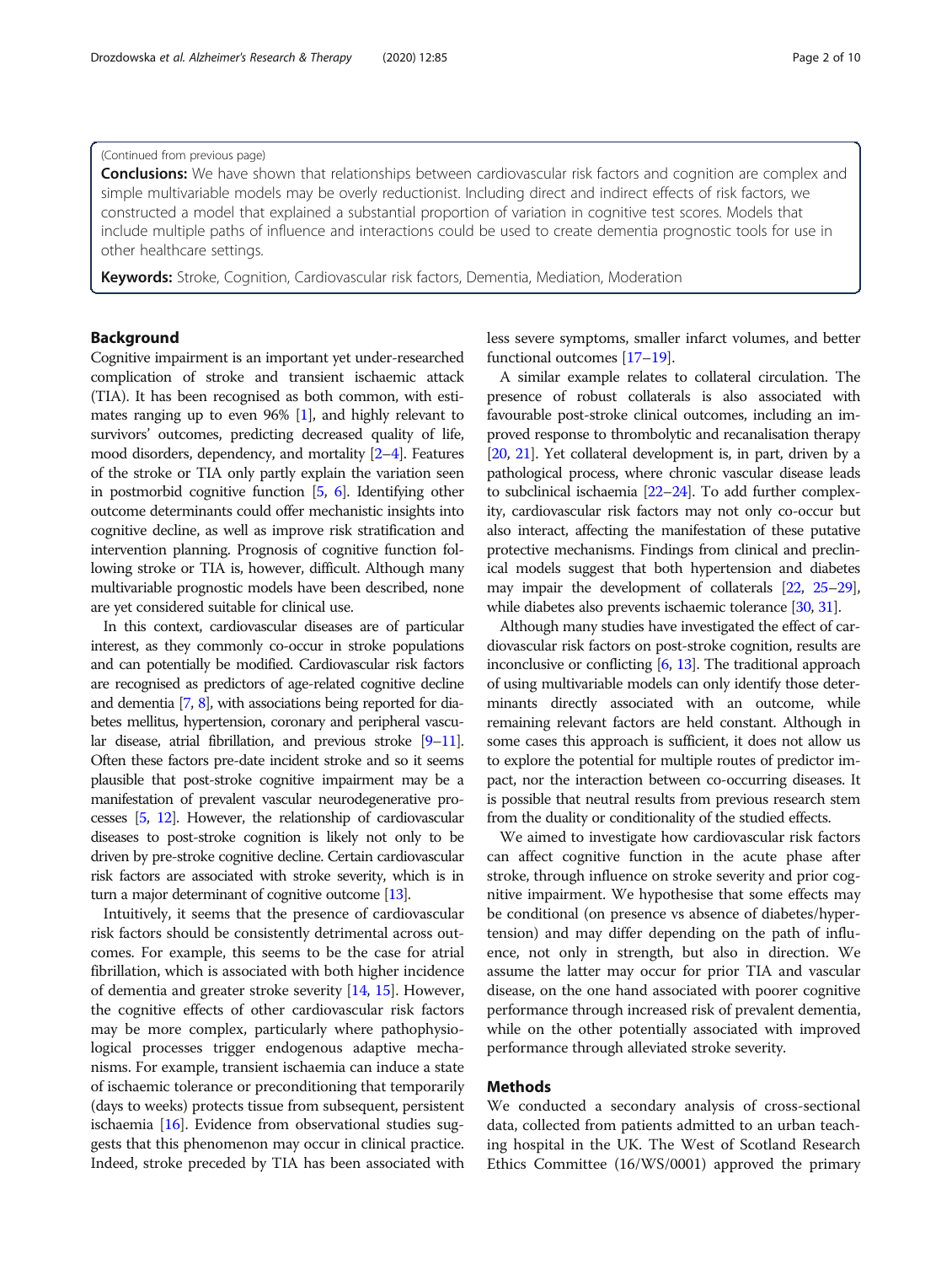project, allowing inclusion of participants without the requirement of providing written informed consent, data collection being embedded in routine clinical care. We based the design and conduct of the present study on recommendations from recent works, summarising theoretical and practical approaches to development of mediation and moderation models with an emphasis on best practice [[32](#page-8-0), [33\]](#page-8-0). In reporting our study, we followed Strengthening the Reporting of Observational Studies in Epidemiology (STROBE) guidelines [\[34](#page-8-0)].

#### Study setting and participants

The primary study involved recruitment of consecutive patients admitted to a hyper-acute stroke unit. The unit provides high dependency clinical care, accepting all cases of suspected stroke and TIA, regardless of preadmission physical and cognitive function. Collection of anonymised data took place in four waves: May 2016 to February 2017, April to June 2017, October to December 2017, and July to August 2018. For the purpose of the present study, we only included those patients where the final consensus diagnosis by the clinical team was of stroke or TIA.

#### Data collection

Five trained researchers used medical records and data collected by the clinical team during acute admission to extract information on basic demographics, pre-existing medical conditions, and findings from neurological examination. The researchers supplemented the clinical and demographic data with cognitive data based on their direct application of a standardised cognitive assessment for all study participants.

#### Predictors

We included cardiovascular risk factors which have been found to be associated with post-stroke cognitive function: vascular disease (peripheral and coronary), atrial fibrillation, hypertension, diabetes mellitus, previous stroke, and previous TIA. The clinical process in the stroke service is for these data to be confirmed from at least two data sources and includes information from both primary and secondary care records. We coded all risk factors as either present or absent. We also included information on basic demographics of sex and age, the latter treated as a continuous variable.

#### Mediators

In the primary study, stroke severity was assessed using the National Institutes of Health Stroke Scale (NIHSS) [[35,](#page-8-0) [36\]](#page-8-0). Where a specific NIHSS score had not been documented by the clinical team, NIHSS score was derived based on findings from acute neurological examination described in patient notes [\[37](#page-8-0)]. As per emergency

department triage policy, these examinations are performed immediately upon hospital admission and con-

firmed in the hyper-acute stroke unit, noting any changes in initial symptoms (resolution or progression). For inclusion in the analysis, we categorised NIHSS into four groups: no stroke signs (score of 0), minor stroke (score of 1 to 4), moderate stroke (score of 5 to 15), and severe stroke (score of 16 to 42) [\[38](#page-8-0)].

The second mediator we included in the model was a diagnosis of dementia prior to incident stroke or TIA. Dementia diagnosis was taken from primary or secondary care medical records, including records from mental health services. In the UK, dementia is diagnosed by secondary (specialist) care providers, based on the International Classification of Diseases (ICD) criteria [\[39](#page-8-0)].

#### Cognitive outcome

Cognitive performance was assessed within a week of stroke or TIA, using a short test battery of 13 items, comprising Hodkinson's Abbreviated Mental Test Score  $(AMT-10)$  [\[40](#page-8-0), [41\]](#page-8-0) and a short form version of the Montreal Cognitive Assessment (MoCA) [[42\]](#page-8-0). The specific tasks included in this measure have been described in a previous publication [\[43\]](#page-8-0).

For the purpose of this study, we considered outcome data to be missing under three conditions: the patient refused to participate; the patient was discharged prior to assessment; the assessment was initiated but could not be completed due to external circumstances, e.g. to avoid disruption to activities carried out by the clinical team. If a patient was unable to complete a particular task due to an existing impairment (e.g. aphasia or limb weakness), we assigned a score of zero for that item, including it in the sum score  $[44]$  $[44]$ . In cases where the severity of the patient's condition (e.g. drowsiness, agitation) prevented us from attempting the assessment altogether, we used the approach of other acute screening tests, which is to assign an untestable status the lowest score  $[45, 46]$  $[45, 46]$  $[45, 46]$  $[45, 46]$ . Here, we assigned a score of  $-1$ . This approach minimises missing data and avoids exclusion of patients with the most severe presentation. For analysis, we divided cognitive scores into quintiles, creating the following groups: (1) scores from  $-1$  to 2, (2) scores from 3 to 8, (3) scores from 9 to 11, (4) scores of 12 and 13, and (5) scores of 14 and 15.

#### Statistical analysis

We developed a first stage dual moderated mediation model for prediction of cognitive performance, with two parallel mediators—stroke severity and previous diagnosis of dementia (Fig. [1\)](#page-3-0). Although it was possible to model a number of different interaction terms between included predictors, we focused on three interactions most consistently demonstrated by existing evidence [\[22,](#page-8-0) [25](#page-8-0)–[31](#page-8-0)].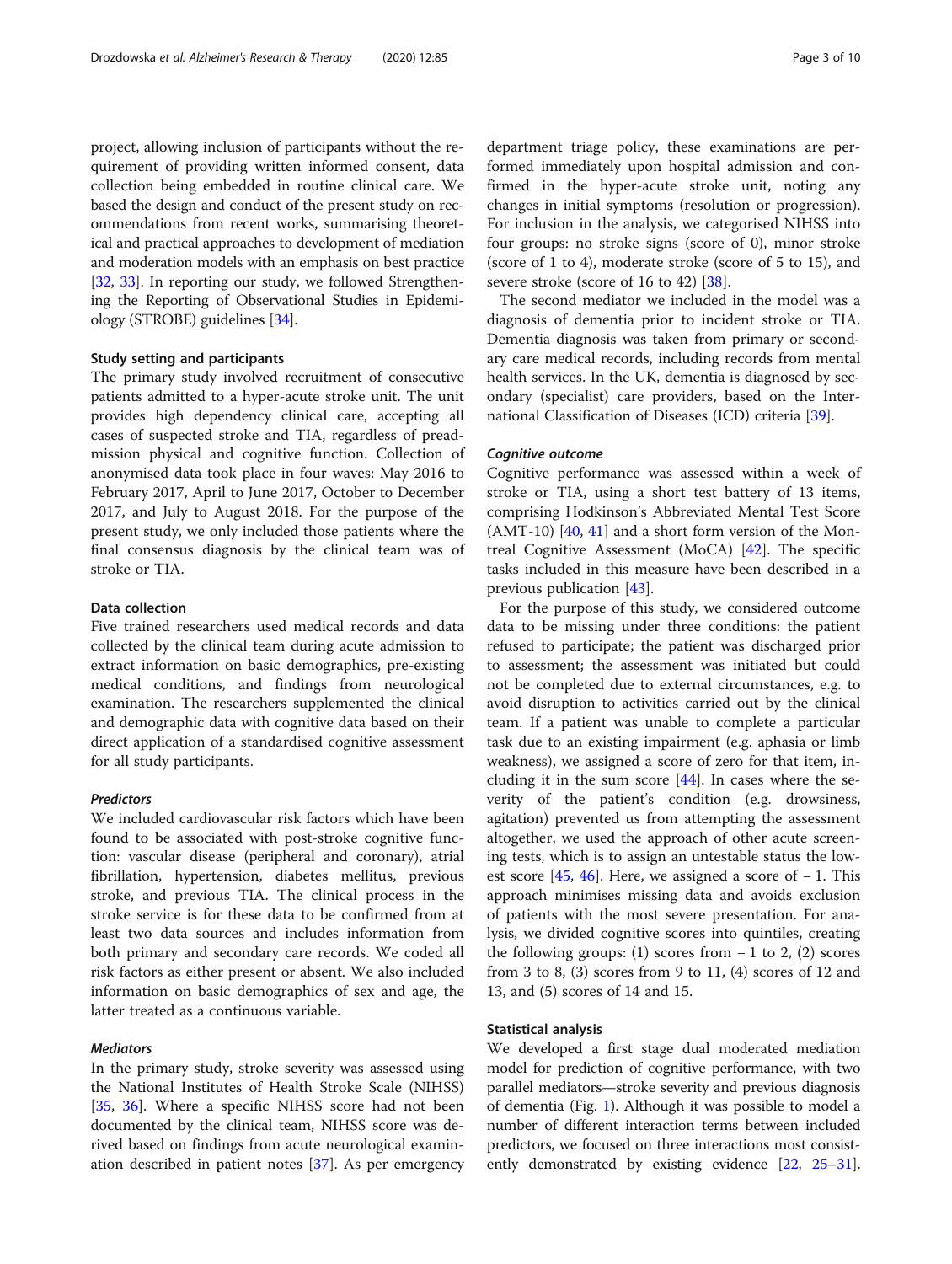<span id="page-3-0"></span>

Namely, we hypothesised that mediation of the effect of vascular disease and previous TIA on the outcome through stroke severity may be moderated by presence of diabetes (in both cases) and hypertension (for vascular disease only).

Following initial results, we removed from the final model the interaction term of TIA and diabetes mellitus that is shown in this figure (arrow pointing from diabetes to arrow between previous TIA and stroke severity).As mediation analyses assume causal relationships, we aimed to reflect the actual temporal order of occurrences in the model structure. This order was definite for paths mediated by stroke severity (with cardiovascular risk factors present before the index stroke/TIA, and the cognitive assessment carried out after) and seemed plausible for paths mediated by dementia, with evidence suggesting that cardiovascular diseases would have likely developed in preceding stages of life.

We analysed our data within a path analysis framework, using structural equation modelling software, MPLUS version 8.3 [[47\]](#page-9-0). Having an ordinal outcome of interest, associations between variables were estimated based on probit regression, using a robust weighted least squares estimator (WLSMV). Missing data were handled as per software default; cases with missing data on predictors were removed from the analysis, while missing outcome data (here, including mediators) were treated as a function of the observed predictors [[48](#page-9-0)].

Steps involved in the moderated mediation analysis included regressing cognitive performance on both mediators and the eight predictors, while each mediator was regressed on the eight predictors. In line with our hypothesis, we also regressed stroke severity on three interaction terms (TIA  $\times$  diabetes mellitus, vascular disease  $\times$ 

diabetes mellitus, vascular disease × hypertension). As the selection of variables for the analysis was based on research evidence, in order to avoid model overfitting, we intended to retain all predictors and both mediators, regardless of path significance. However, in order to achieve a more parsimonious model, we planned to remove nonsignificant interaction terms [[49](#page-9-0)]. We used estimates obtained through the regression analyses to calculate indirect effects, applying a product of coefficients approach [\[33](#page-8-0), [50\]](#page-9-0).

For significant interaction terms, using the more complex example of vascular disease, we intended to firstly quantify the indices of partial mediated moderation; that is, how much the effect of vascular disease on cognitive performance through stroke severity changed depending on the following: firstly, the presence or absence of diabetes mellitus when hypertension is absent (held fixed, as all other predictors); secondly, the presence or absence of hypertension when diabetes mellitus is absent [[51\]](#page-9-0). We then probed the partial moderated mediation effects to establish for what specific combination of factors (four options based on presence vs absence of diabetes and hypertension) vascular disease has a significant conditional indirect effect on cognitive performance. Based on the same principles, we planned to apply a simplified version of this procedure to estimate the conditional indirect effect of TIA depending on diabetes.

We determined the significance of individual paths and indirect effects through constructing bias-corrected bootstrap confidence intervals, based on drawing 1000 bootstrap samples. This method is recommended as it does not assume normal sampling distribution and offers greater precision for calculating confidence intervals (CIs) compared to alternatives [[52,](#page-9-0) [53](#page-9-0)]. Previous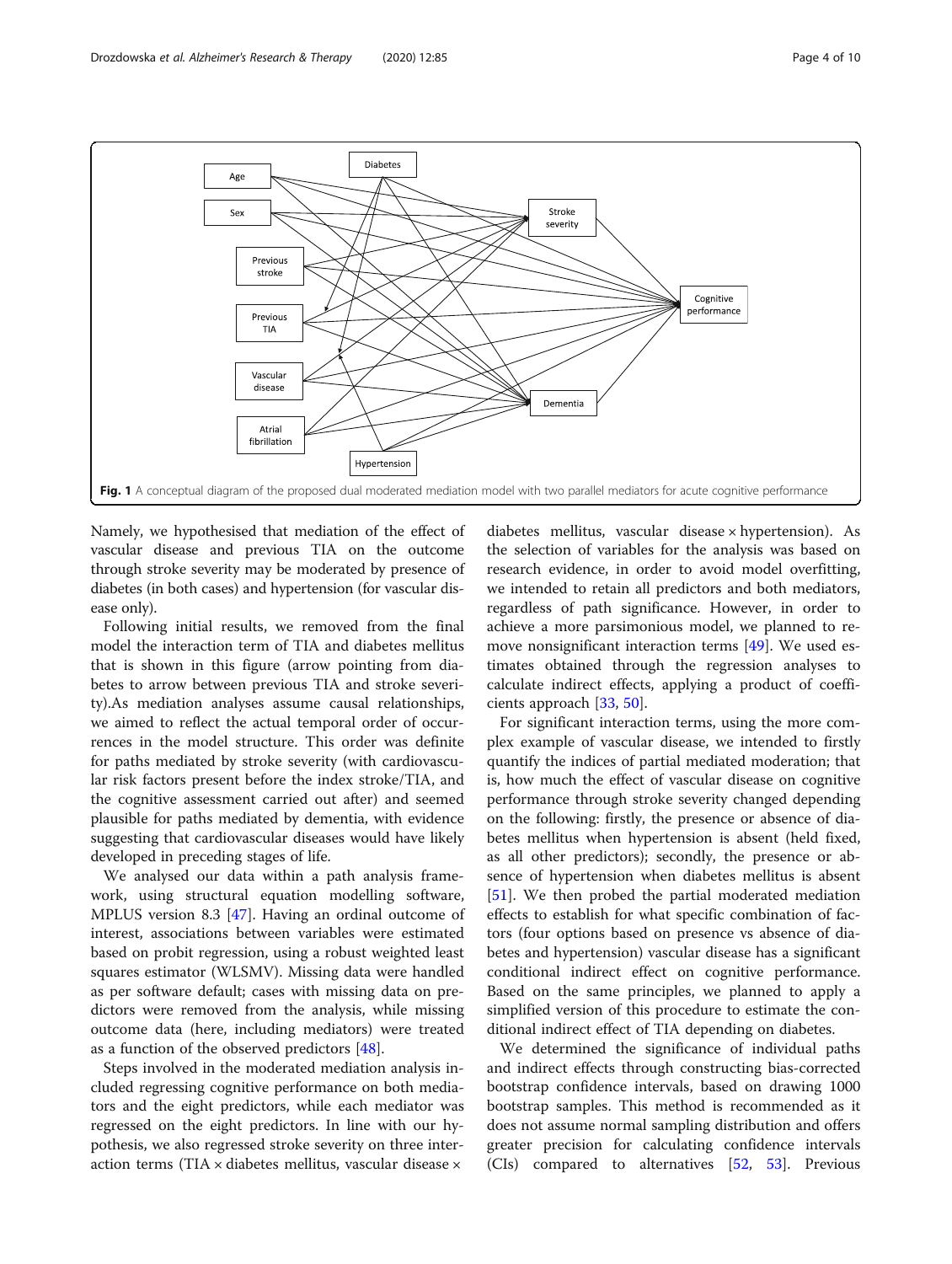bootstrapping studies have determined that in order to detect even small mediation and moderated mediation effects (estimate =  $0.14$ ) with 80% power, a sample of nearly 500 participants is required [[54,](#page-9-0) [55\]](#page-9-0).

To provide information on the magnitude of mediated effects, we calculated the proportion-mediated effect size, a ratio of the specific indirect effect to the total effect of a predictor [[56\]](#page-9-0). This is considered an intuitive measure and is easily extrapolated from a simple to a multi-mediator model [[32\]](#page-8-0). Expecting an inconsistent mediation model that is with direct and indirect effects of some predictors being of opposite signs, we planned to use absolute values of coefficients [[57\]](#page-9-0).

Recognising the potential bias from making assumptions about missing data, we repeated the described procedures in a sensitivity analysis, excluding participants who due to an existing impairment did not complete particular tasks for the cognitive assessment.

#### Results

A total of 703 patients were admitted during study recruitment. From this sample, 109 were given a final diagnosis other than stroke or TIA, leaving 594 participants fulfilling inclusion criteria. Baseline characteristics are presented in Table 1. A correlation matrix for included variables is provided in Additional file [1](#page-7-0) (Table S1). As seven patients had missing data on predictor variables, 587 participants were included in the final analysis.

#### Final model structure and properties

Our initial model included three interaction terms. However, preliminary results indicated that the interaction term of TIA and diabetes mellitus was not significantly associated with stroke severity ( $p = 0.560$ ) and so we removed it from the model. As subsequent findings suggested a trend for the remaining two interaction terms, between vascular disease and diabetes mellitus  $(p = 0.057)$  and vascular disease and hypertension  $(p = 0.057)$ 0.056), we opted to retain them. Therefore, the final model differed from that presented in Fig. [1](#page-3-0) in only one aspect, namely, we did not consider diabetes as a moderator for the effect of TIA on stroke severity.

For this model, the chi-square statistic indicated no significant discrepancy between the observed and model-estimated covariance matrices:  $\chi^2$  = 6.580, p = 0.254. Additional recommended fit indices confirmed good model fit: Root Mean Square Error of Approximation  $(RMSEA) = 0.023$ , Comparative Fit Index  $(CFI) =$ 0.995, and Standardised Root Mean Square Residual (SRMR) = 0.030 [\[58](#page-9-0)]. Overall, our model explained  $R^2$  = 62.10% of variance in cognitive test scores.

| Table 1 Baseline characteristics of study sample |
|--------------------------------------------------|
|--------------------------------------------------|

| Variables                                         |                    |
|---------------------------------------------------|--------------------|
| Age (years)                                       |                    |
| Range                                             | 26 to 100          |
| Median (IQR)                                      | 72.0 (21.0)        |
| Missing                                           | 2                  |
| Sex (female)                                      |                    |
| N(%)                                              | 269 (45.3%)        |
| Missing                                           | 0                  |
| Previous stroke                                   |                    |
| N(%)                                              | 136 (22.9%)        |
| Missing                                           | 0                  |
| Previous TIA                                      |                    |
| N(%)                                              | 40 (6.7%)          |
| Missing                                           | 0                  |
| Hypertension                                      |                    |
| N(%)                                              | 316 (53.2%)        |
| Missing                                           | 5                  |
| Vascular disease                                  |                    |
| N(%)                                              | 149 (25.1%)        |
| Missing                                           | 5                  |
| Atrial fibrillation                               |                    |
| N (%)                                             | 108 (18.2%)        |
| Missing                                           | 5                  |
| Diabetes                                          |                    |
| N(%)                                              | 124 (20.9%)        |
| Missing                                           | 5                  |
| Stroke severity (NIHSS score, range 0-42)         |                    |
| Range for sample                                  | 0 to 31            |
| Median (IQR)                                      | $3.0(1-5)$         |
| Categories                                        |                    |
| No stroke signs, N (%)                            | 93 (16.1%)         |
| Mild, N (%)                                       | 321 (55.4%)        |
| Moderate, N (%)                                   | 128 (22.1%)        |
| Severe, N (%)                                     | 37 (6.4%)          |
| Missing                                           | 15                 |
| Prior dementia                                    |                    |
| N(%)                                              | 57 (9.6%)          |
| Missing                                           | 0                  |
| Cognitive test score (range 0-15)                 |                    |
| Range for testable participants                   | 0 to 15            |
| Median for testable participants (IQR)            | $11.0(8-13)$       |
| Untestable patients, N (%)                        | 101 (17.0%)        |
| Missing<br><b>Hack AllLICC Notional Institute</b> | 22<br>$C + \infty$ |

ient ischaemic attack, NIHSS National Institutes of Health Stroke S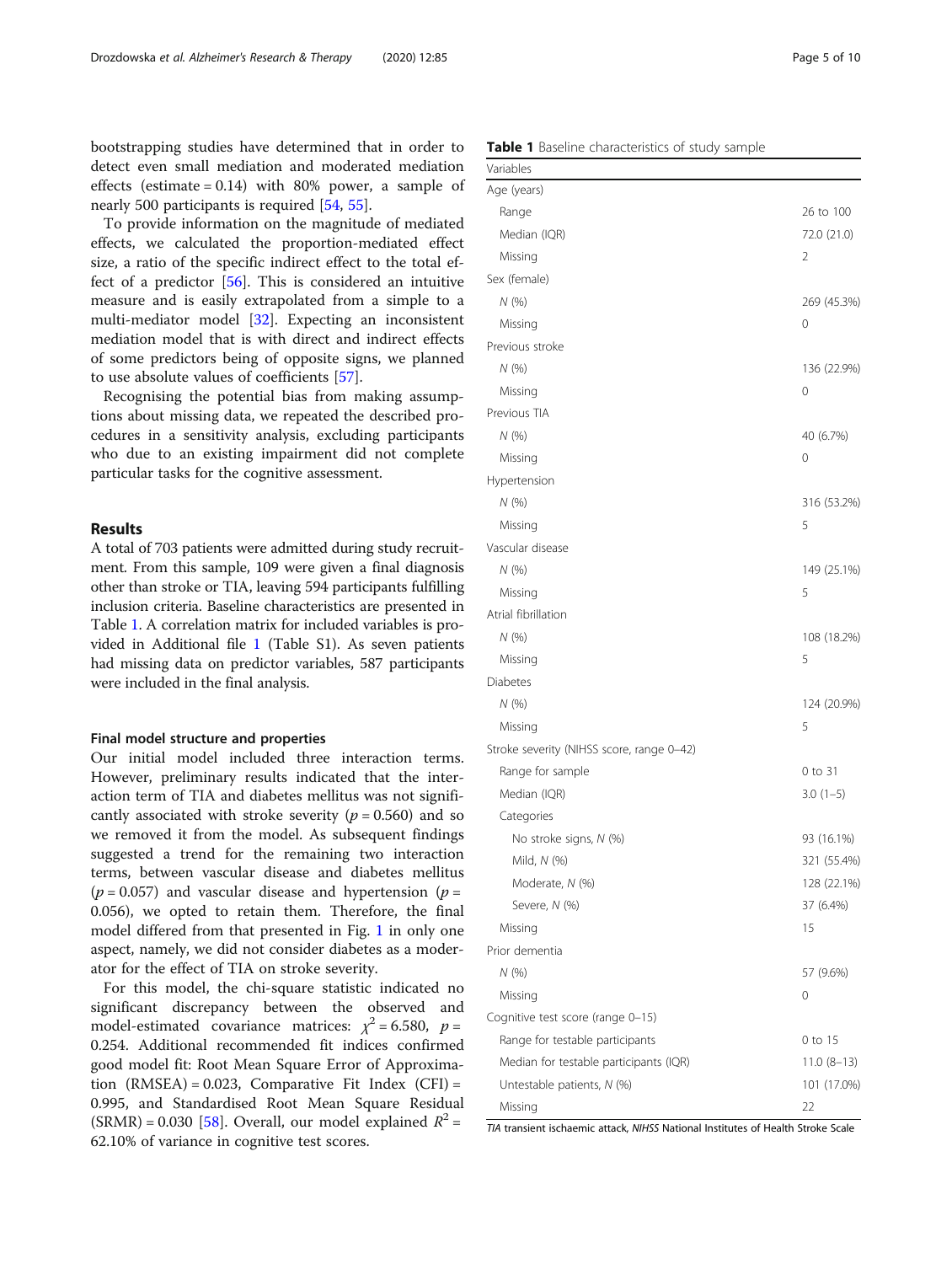#### Associations between predictors and mediators

More severe strokes were associated with age and atrial fibrillation, while severity decreased with a history of previous TIA. The observed associations with interaction terms, just above the threshold of statistical significance, suggested opposing effects of vascular disease, dependent on the presence of diabetes mellitus and hypertension. Co-occurring with the former, it appeared potentially associated with greater stroke severity, while co-occurring with the latter, it appeared associated with less severe presentation. Predictors of prior dementia included age and previous stroke. We also observed a trend for an association between dementia and history of vascular disease ( $p = 0.054$ ).

#### Direct effects on cognitive performance

We found that both mediators were associated with acute cognitive function: coefficient = − 0.748; 95% bias-corrected CI,  $-0.963$  to  $-0.572$  for stroke severity; coefficient =  $-$ 0.720; 95% bias-corrected CI, – 1.096 to – 0.444 for dementia. However, we observed no significant direct effects of included predictors on cognitive performance (Table 2).

#### Indirect effects on cognitive performance Effects mediated through stroke severity

We found that age had a negative specific indirect effect on cognitive performance (Table [3](#page-6-0)), with 16.36% of the absolute overall effect of age on cognition mediated by stroke severity. Poorer cognitive outcome was also indirectly associated with a history of atrial fibrillation, with a proportion-mediated effect size of 57.45%. Conversely, we observed improved cognitive performance through a specific indirect effect of previous TIA, which constituted 49.68% of the absolute overall effect.

The indices of partial mediated moderation suggested a trend for both estimated conditional indirect effects of vascular disease on cognition through stroke severity  $(p = 0.077)$  for both diabetes mellitus and hypertension). Through probing, we observed that vascular disease produced a significant positive effect on performance under only one condition, where there was a history of hypertension without diabetes mellitus (estimate = 0.362; 95% bias-corrected CI, 0.032 to 0.675;  $p = 0.024$ ). The proportion-mediated effect size was 30.37%.

#### Effects mediated through prior dementia

In relation to our second mediator, we found that previous stroke had a negative specific indirect effect on cognition, constituting 62.12% of the absolute overall effect. Despite the observed trend for an association between dementia and vascular disease, the specific indirect effect of this risk factor on cognitive performance did not reach statistical significance ( $p = 0.089$ ). Age, therefore, was the only predictor to exert a significant negative indirect effect on cognition through both mediators. Compared to stroke severity, dementia conveyed a considerably larger portion of its overall absolute effect—78.18%.

#### Sensitivity analysis

For the sensitivity analysis, we excluded 38 participants who due to impairments were not able to complete particular cognitive tasks. Estimates of direct and indirect effects are presented in Additional file [1](#page-7-0) (Tables S2 and S3). Overall, the findings were similar to those presented for the main analysis, with differences specifically relating to associations with dementia. Namely, we noted a reversed situation for dementia predictors, where here

Table 2 Direct associations between predictors and stroke severity, dementia, and cognitive performance

|                                           | Stroke severity (NIHSS)       |                           | Prior dementia                |                           | Cognitive performance         |                           |
|-------------------------------------------|-------------------------------|---------------------------|-------------------------------|---------------------------|-------------------------------|---------------------------|
|                                           | Unstandardised<br>coefficient | 95% bias-<br>corrected CI | Unstandardised<br>coefficient | 95% bias-<br>corrected CI | Unstandardised<br>coefficient | 95% bias-<br>corrected CI |
| Age                                       | $0.012*$                      | $0.004 - 0.019$           | $0.059*$                      | 0.039-0.078               | 0.003                         | $-0.016 - 0.027$          |
| Sex (female)                              | $-0.031$                      | $-0.210 - 0.180$          | $-0.098$                      | $-0.458 - 0.248$          | $-0.264$                      | $-0.588 - 0.046$          |
| Previous stroke                           | 0.008                         | $-0.217 - 0.222$          | $0.538*$                      | $0.176 - 0.932$           | 0.230                         | $-0.129 - 0.649$          |
| Previous TIA                              | $-0.512*$                     | $-0.934$ to $-$<br>0.147  | $-0.342$                      | $-3.886 - 0.279$          | $-0.141$                      | $-2.136 - 0.510$          |
| Atrial fibrillation                       | $0.355*$                      | $0.075 - 0.609$           | 0.145                         | $-0.270 - 0.554$          | $-0.092$                      | $-0.464 - 0.279$          |
| <b>Diabetes</b>                           | $-0.025$                      | $-0.274 - 0.209$          | $-0.028$                      | $-0.636 - 0.535$          | $-0.041$                      | $-0.604 - 0.508$          |
| Hypertension                              | 0.076                         | $-0.146 - 0.301$          | $-0.133$                      | $-0.571 - 0.377$          | $-0.065$                      | $-0.502 - 0.364$          |
| Vascular disease                          | 0.002                         | $-0.405 - 0.374$          | 0.611                         | $-0.051 - 1.246$          | 0.390                         | $-0.178 - 1.127$          |
| Vascular disease $\times$<br>diabetes     | 0.466                         | $-0.031 - 0.924$          | $\overline{\phantom{m}}$      |                           |                               |                           |
| Vascular disease $\times$<br>hypertension | $-0.486$                      | $-0.971 - 0.016$          | $\qquad \qquad =$             |                           |                               |                           |

TIA transient ischaemic attack, NIHSS National Institutes of Health Stroke Scale

\*Significant at  $p < 0.05$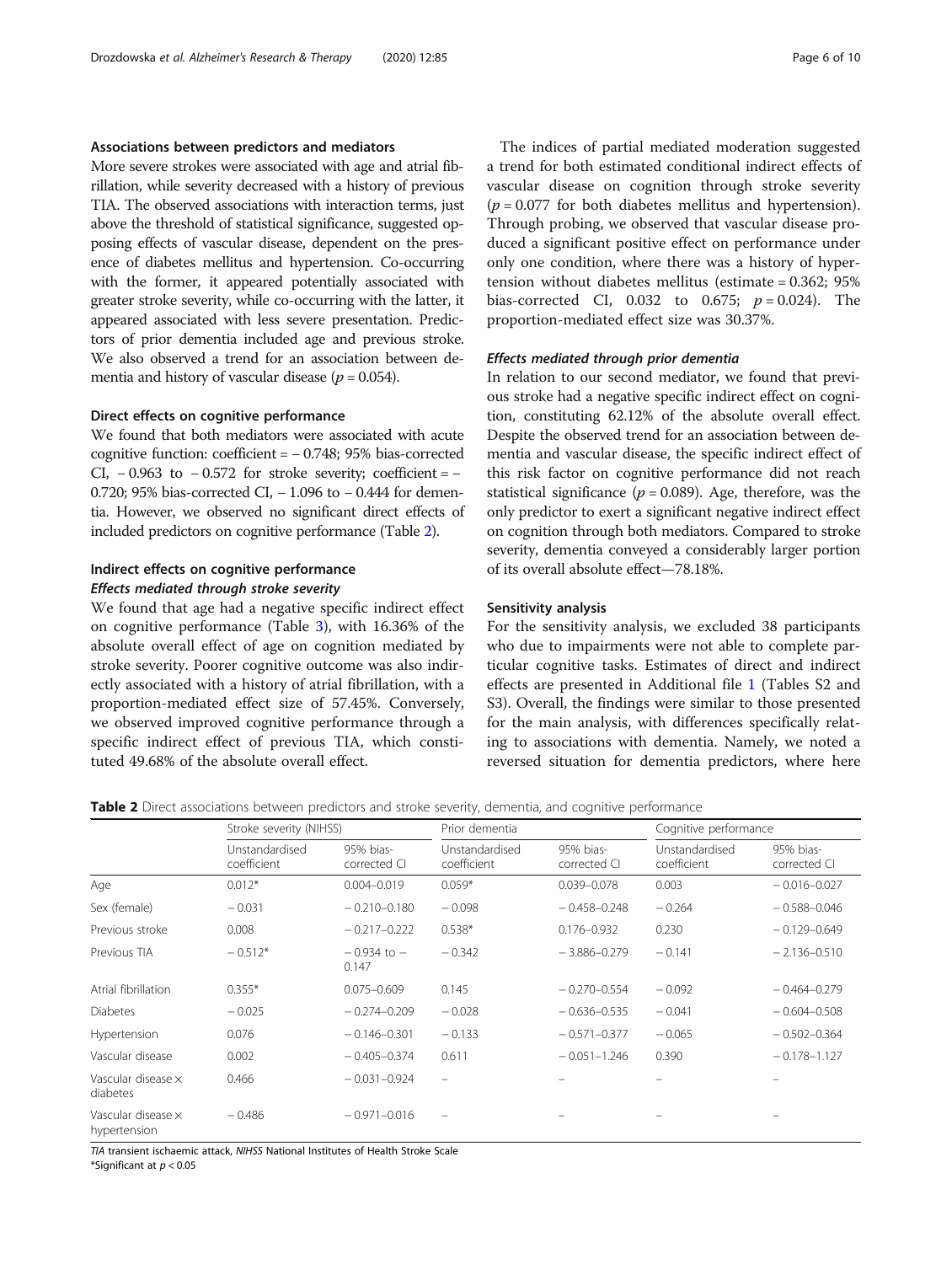|                                 | Effects mediated through stroke severity (NIHSS) |                       | Effects mediated through prior dementia |                       |  |
|---------------------------------|--------------------------------------------------|-----------------------|-----------------------------------------|-----------------------|--|
|                                 | Unstandardised coefficient                       | 95% bias-corrected CI | Unstandardised coefficient              | 95% bias-corrected CI |  |
| Age                             | $-0.009*$                                        | $-0.015$ to $-0.003$  | $-0.043*$                               | $-0.069$ to $-0.024$  |  |
| Sex (female)                    | 0.023                                            | $-0.145 - 0.172$      | 0.071                                   | $-0.186 - 0.349$      |  |
| Previous stroke                 | $-0.006$                                         | $-0.175 - 0.168$      | $-0.387*$                               | $-0.753$ to $-0.130$  |  |
| Previous TIA                    | $0.383*$                                         | $0.083 - 0.745$       | 0.247                                   | $-0.218 - 2.152$      |  |
| Atrial fibrillation             | $-0.266*$                                        | $-0.493$ to $-0.052$  | $-0.105$                                | $-0.479 - 0.202$      |  |
| <b>Diabetes</b>                 | 0.019                                            | $-0.161 - 0.207$      | 0.020                                   | $-0.398 - 0.516$      |  |
| Hypertension                    | $-0.057$                                         | $-0.244 - 0.109$      | 0.096                                   | $-0.278 - 0.476$      |  |
| Vascular disease                | $-0.002$                                         | $-0.297 - 0.322$      | $-0.440$                                | $-0.981 - 0.064$      |  |
| Vascular disease x diabetes     | $-0.349$                                         | $-0.748 - 0.030$      |                                         |                       |  |
| Vascular disease x hypertension | 0.363                                            | $-0.032 - 0.759$      |                                         |                       |  |

<span id="page-6-0"></span>Table 3 Indirect associations between predictors and cognitive performance

TIA transient ischaemic attack, NIHSS National Institutes of Health Stroke Scale

\*Significant at  $p < 0.05$ 

the association with vascular disease was statistically significant and with previous stroke—at trend level ( $p =$ 0.056). Moreover, the indirect effect of previous stroke on cognition through dementia did not reach statistical significance ( $p = 0.080$ ).

#### **Discussion**

Based on data from a real-world sample of stroke unit inpatients, the results of our study supported the mediatory role of stroke severity and prior cognitive impairment in the effects of specific cardiovascular risk factors on acute cognition. Our analyses serve two purposes. By using a complex approach to capture direct, indirect, and interaction effects, we have created a model that reasonably predicts cognition following stroke or TIA, and may offer improvements on previous reductionist multivariable analyses. Accurate prognostic tools could improve clinical services, in particular allowing for better informed intervention planning and follow-up. At a methodological level, we have shown that attempts to understand the relationship between cardiovascular risk factors and cognition need to account for various life course exposures that may interact in unexpected ways.

Some of our findings are in line with previously reported associations and seem intuitively correct. Poorer cognitive performance was associated with the following: atrial fibrillation through increased stroke severity, previous stroke through increased risk of prevalent dementia, and with age through both mediators. Importantly, however, our results also suggest novel associations. For example, history of TIA and vascular disease—considered risk factors for cognitive impairment—may in some cases be associated with better acute cognitive performance through alleviating stroke severity.

Not all findings were consistent with our hypotheses. Perhaps most interestingly, we observed that the likely positive effect of vascular disease on cognition was conditional on the simultaneous absence of diabetes and history of hypertension. We assumed that the latter would be detrimental, with previous studies showing that high acute blood pressure, a state often seen in patients with chronic hypertension [[59\]](#page-9-0), is associated with poorer prognosis after stroke [[60\]](#page-9-0). It seems, therefore, that the relationship between hypertension and poststroke outcomes may be indeed more complex than previously suggested. The authors of a recent clinical study found that in cases of major stroke reperfusion, acute high blood pressure was associated with better collateral flow and thus decreased infarct growth and better clinical outcomes, while the opposite was observed for patients without reperfusion [\[61\]](#page-9-0).

It is also important to note that the indices of partial mediated moderation did not reach statistical significance, and so we cannot conclude that there is a difference in the effect of vascular disease between patients with and without diabetes and hypertension. Moreover, we did not have access to data relevant to explaining mechanisms underlying analysed associations, for example, on degree of carotid stenosis and extent of collateral development, or time elapsed between previous TIA and subsequent stroke or TIA.

Although our hypotheses were formulated in view of potential endogenous adaptive processes, there are plausible alternative explanations. Treatment effects, which we were not able to control for, seem of particular importance here. Specifically, research findings suggest that aspirin, routinely administered following TIA, reduces the severity of early subsequent stroke [\[62](#page-9-0)], while statins, prescribed in cases of vascular disease, enhance collateral circulation [\[63](#page-9-0), [64](#page-9-0)]. We were moreover unable to adjust for the effects of education, not only relevant to cognitive performance, but also associated with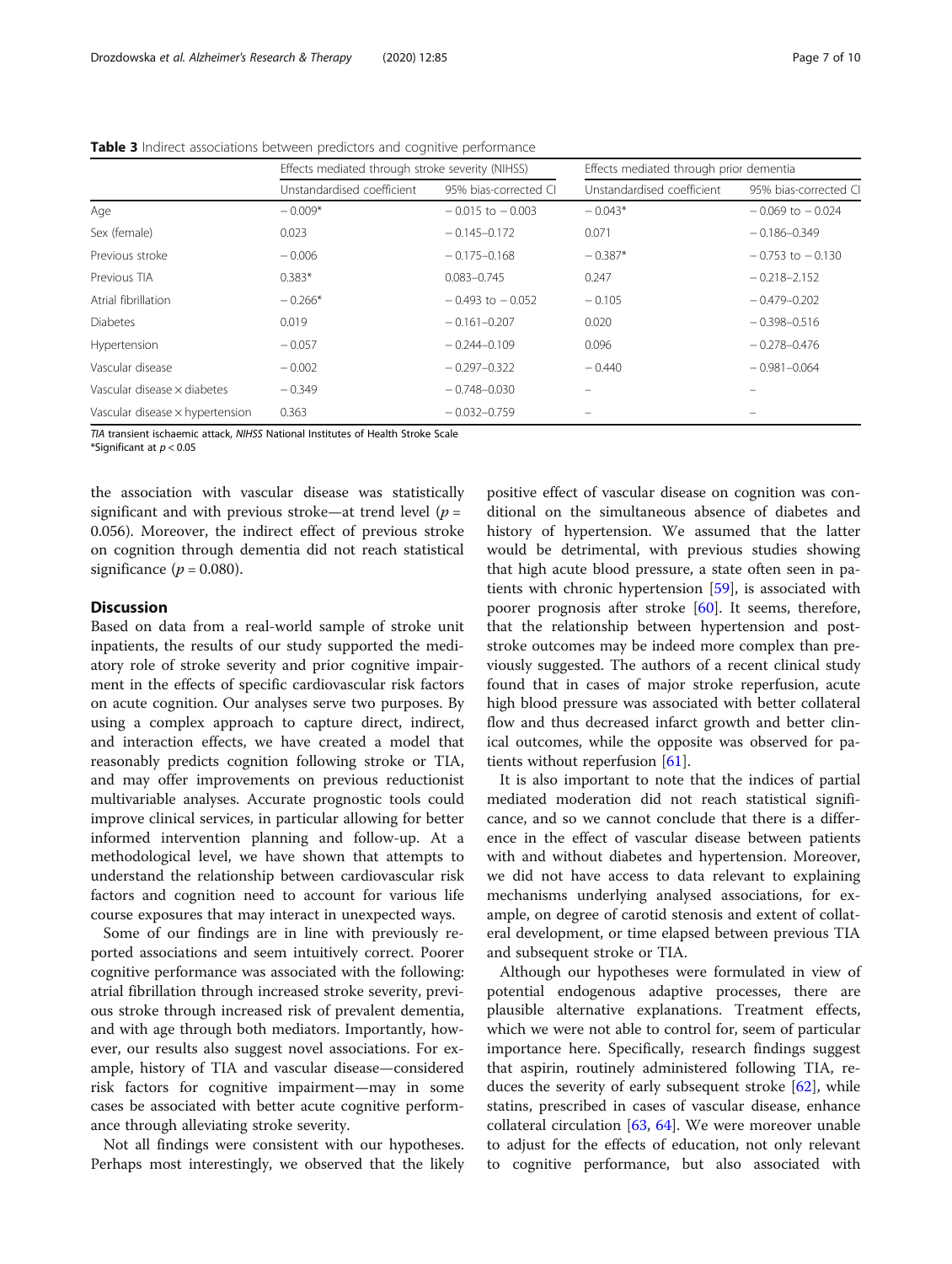<span id="page-7-0"></span>cardiovascular risk factor prevalence and outcomes [\[65](#page-9-0)]. These and other factors could be used to enhance future models. We do not claim that our model is definitive, but it allows to highlight the complex and sometimes counterintuitive relationships between cardiovascular risk factors and cognition.

Further study limitations relate to a retrospective assessment of risk factors from medical case records, as it is possible that relevant conditions had not been mentioned in notes or even diagnosed. We were also unable to verify whether participants experienced milder forms of cognitive impairment prior to incident stroke. Dichotomising into those cognitively intact and with a severe form of impairment does not reflect the true, gradual nature of cognitive deterioration. Finally, we did not have access to information on longer-term cognitive outcomes. Longitudinal studies have demonstrated considerable individual changes in cognitive status between the acute and chronic stages after stroke [[4,](#page-8-0) [66](#page-9-0), [67](#page-9-0)]. Nonetheless, early post-stroke cognitive impairment has been shown to be an important predictor of future patient outcomes, both cognitive and functional [[2\]](#page-8-0), and in healthcare settings, for many stroke survivors, the only opportunity to undergo a cognitive screen may be during hospital admission.

Strengths of our study include involving a sample representative of a real-world stroke population, while avoiding bias due to exclusion of patients with the most severe impairments. At the same time, we conducted a sensitivity analysis in a subgroup of participants with complete cognitive data to reflect a more conservative approach. We also strove to adhere to current best practice guidelines for design and conducting of mediation and moderated mediation analyses.

Although we consider our results as preliminary, they are not without clinical implications. Currently, there is a lack of consensus guidelines on delivering assessments and care focused on cognition following stroke or TIA [[68,](#page-9-0) [69\]](#page-9-0). Most stroke services have insufficient resources to address these issues consistently for all patients, and therefore, it is important to identify who is most likely to experience cognitive impairment. Our study highlights the need to account for comorbidity and the potential for risk factors not only to co-occur, but also to interact. Although further confirmation is necessary, it seems plausible that for patients with a history of TIA and vascular disease with hypertension, the risk of cognitive impairment could be underestimated, as they are more likely to present with less severe strokes, while still being prone to the progressive neurodegenerative effects of these conditions, demonstrated in previous studies.

Taking into account that effects may differ in direction depending on the path of influence is also an important consideration for future studies, aiming to improve outcome prognosis and investigate the detrimental role of comorbidity, or the benefits of endogenous adaptive mechanisms and disease management. We may also gain a better understanding of associations by capturing milder forms of cognitive decline. Finally, it seems important to explore how the role of comorbidity in shaping cognitive outcomes may change over time, particularly as the length of life following stroke is increasing [[70](#page-9-0)].

#### Conclusions

Our findings highlight the importance and complex nature of relationships between cardiovascular diseases and post-stroke cognition. They further add to the body of evidence indicating the necessity to account for comorbidity when attempting to assess and understand cognitive changes following stroke, in both clinical and research contexts. In order to develop more precise prognostic models of post-stroke cognitive outcome, future studies should consider the potential for multiple paths of influence and interactions between predictors.

#### Supplementary information

Supplementary information accompanies this paper at [https://doi.org/10.](https://doi.org/10.1186/s13195-020-00653-y) [1186/s13195-020-00653-y](https://doi.org/10.1186/s13195-020-00653-y).

Additional file 1: Table S1. Correlations between variables included in the model for prediction of acute post-stroke cognitive performance. Table S2. Direct associations between predictors and stroke severity, dementia and cognitive performance. Table S3. Indirect associations between predictors and cognitive performance.

#### **Abbreviations**

AMT-10: Hodkinson's Abbreviated Mental Test Score; CFI: Comparative Fit Index; CI: Confidence interval; MoCA: Montreal Cognitive Assessment; NIHS S: National Institutes of Health Stroke Scale; RMSEA: Root Mean Square Error of Approximation; SRMR: Standardised Root Mean Square Residual; STROBE: Strengthening the Reporting of Observational Studies in Epidemiology; TIA: Transient ischaemic attack; WLSMV: Robust weighted least squares estimator

#### Acknowledgements

Not applicable

#### Authors' contributions

BD, EE, MTR, RCS, and GC were involved in the data acquisition for the primary project. BD, PL, and TJQ contributed to the conception and design of this work. BD analysed the data, with both BD and TJQ contributing to the data interpretation. All authors contributed to drafting and revising the manuscript. The authors read and approved the final manuscript.

#### Funding

BD and EE were supported by a Stroke Association Priority Program Award, grant reference: PPA 2015/01\_CSO; MTR was partly funded by Chest Heart and Stroke Scotland; TJQ was supported by a Chief Scientist Office and Stroke Association Senior Clinical Lectureship, grant reference: TSA LECT 2015/05.

#### Availability of data and materials

The datasets analysed during the current study are now archived and available in the NHS Greater Glasgow and Clyde Safe Haven: [https://www.](https://www.nhsggc.org.uk/about-us/professional-support-sites/safe-haven/) [nhsggc.org.uk/about-us/professional-support-sites/safe-haven/.](https://www.nhsggc.org.uk/about-us/professional-support-sites/safe-haven/) Applications to access these data or other related data can be discussed with the Safe Haven Manager: [safehaven@ggc.scot.nhs.uk](mailto:safehaven@ggc.scot.nhs.uk).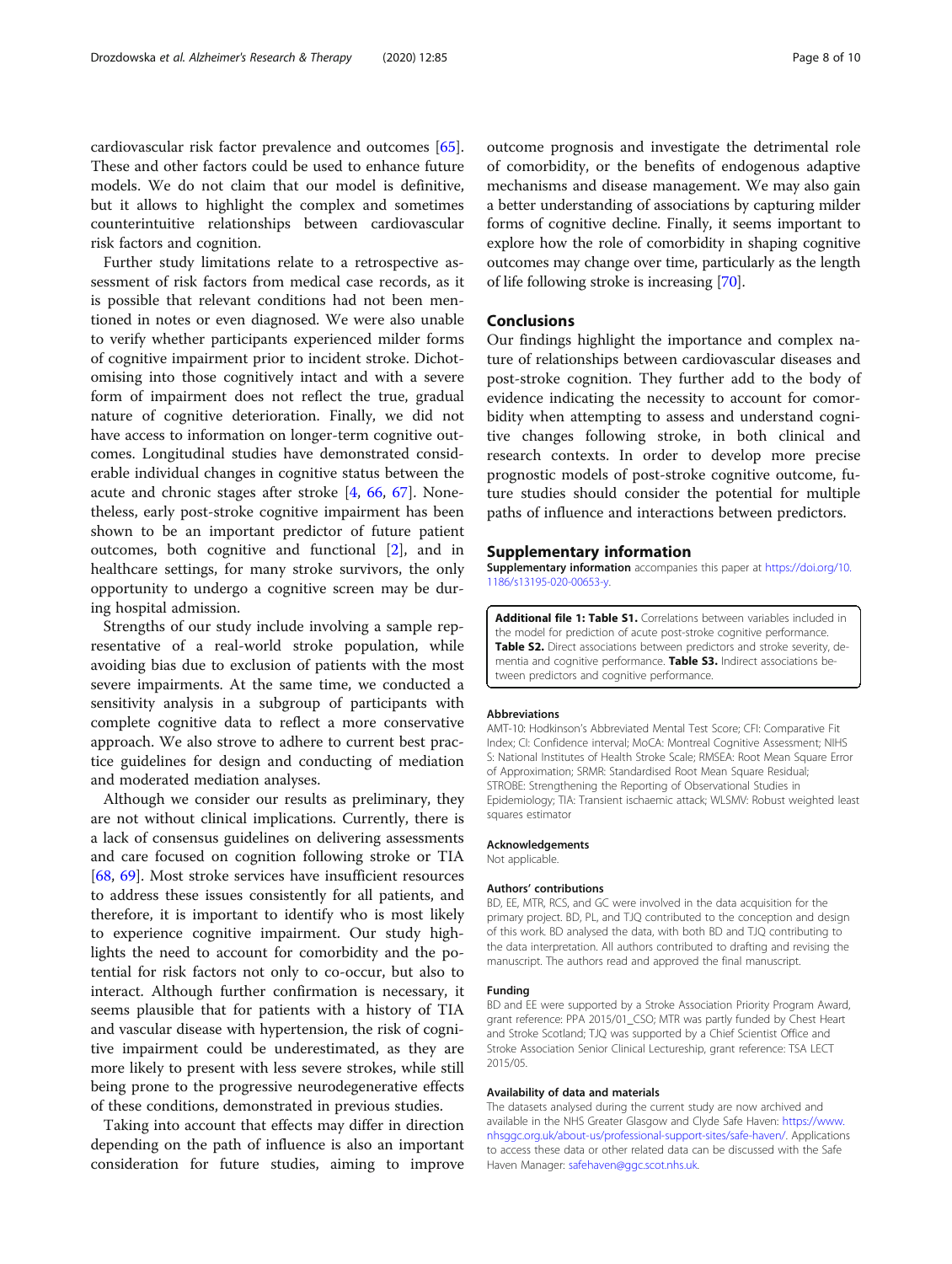#### <span id="page-8-0"></span>Ethics approval and consent to participate

The project was approved by the West of Scotland Research Ethics Committee (16/WS/0001) on 4 February 2016, allowing inclusion of participants without the requirement of providing written informed consent.

#### Consent for publication

Not applicable.

#### Competing interests

The authors declare that they have no competing interests.

#### Author details

<sup>1</sup>Institute of Cardiovascular and Medical Sciences, University of Glasgow, Glasgow, UK. <sup>2</sup>School of Medicine, Dentistry & Nursing, University of Glasgow, Glasgow, UK.

## Received: 12 March 2020 Accepted: 8 July 2020<br>Published online: 16 July 2020

#### References

- 1. Sun JH, Tan L, Yu JT. Post-stroke cognitive impairment: epidemiology, mechanisms and management. Ann Transl Med. 2014;2(8):80.
- 2. Nys GM, van Zandvoort MJ, de Kort PL, Jansen BP, de Haan EH, Kappelle LJ. Cognitive disorders in acute stroke: prevalence and clinical determinants. Cerebrovasc Dis. 2007;23(5–6):408–16.
- 3. Treger I, Shames J, Giaquinto S, Ring H. Return to work in stroke patients. Disabil Rehabil. 2007;29(17):1397–403.
- 4. Patel MD, Coshall C, Rudd AG, Wolfe CD. Cognitive impairment after stroke: clinical determinants and its associations with long-term stroke outcomes. J Am Geriatr Soc. 2002;50(4):700–6.
- 5. Vakhnina NV, Nikitina LY, Parfenov VA, Yakhno NN. Post-stroke cognitive impairments. Neurosci Behav Physiol. 2009;39(8):719–24.
- 6. Gottesman RF, Hillis AE. Predictors and assessment of cognitive dysfunction resulting from ischaemic stroke. Lancet Neurol. 2010;9(9):895–905.
- 7. Gorelick PB. Risk factors for vascular dementia and Alzheimer disease. Stroke. 2004;35(11 Suppl 1):2620–2.
- 8. Sahathevan R, Brodtmann A, Donnan GA. Dementia, stroke, and vascular risk factors; a review. Int J Stroke. 2012;7(1):61–73.
- 9. National Institutes of Health National Heart L, and Blood Institute. Health Topics: Stroke: U.S. Department of Health and & Human Services; [Available from: <https://www.nhlbi.nih.gov/health-topics/stroke>.
- 10. Newman AB, Fitzpatrick AL, Lopez O, Jackson S, Lyketsos C, Jagust W, et al. Dementia and Alzheimer's disease incidence in relationship to cardiovascular disease in the Cardiovascular Health Study cohort. J Am Geriatr Soc. 2005;53(7):1101–7.
- 11. Leritz EC, McGlinchey RE, Kellison I, Rudolph JL, Milberg WP. Cardiovascular disease risk factors and cognition in the elderly. Curr Cardiovasc Risk Rep. 2011;5(5):407–12.
- 12. Hénon H, Durieu I, Guerouaou D, Lebert F, Pasquier F, Leys D. Poststroke dementia. Incidence and relationship to prestroke cognitive decline. Neurology. 2001;57(7):1216–1222.
- 13. Pendlebury ST, Rothwell PM. Prevalence, incidence, and factors associated with pre-stroke and post-stroke dementia: a systematic review and metaanalysis. Lancet Neurol. 2009;8(11):1006–18.
- 14. Bunch TJ, Weiss JP, Crandall BG, May HT, Bair TL, Osborn JS, et al. Atrial fibrillation is independently associated with senile, vascular, and Alzheimer's dementia. Heart Rhythm. 2010;7(4):433–7.
- 15. Jørgensen HS, Nakayama H, Reith J, Raaschou HO, Olsen TS. Acute stroke with atrial fibrillation: the Copenhagen Stroke Study. Stroke. 1996;27(10):1765–9.
- 16. Kirino T. Ischemic tolerance. J Cereb Blood Flow Metab. 2002;22(11):1283–96. 17. Weih M, Kallenberg K, Bergk A, Dirnagl U, Harms L, Wernecke K, et al. Attenuated stroke severity after prodromal TIA: a role for ischemic tolerance in the brain? Stroke. 1999;30(9):1851–4.
- 18. Moncayo J, de Freitas GR, Bogousslavsky J, Altieri M, van Melle G. Do transient ischemic attacks have a neuroprotective effect? Neurology. 2000; 54(11):2089–94.
- 19. Wegener S, Gottschalk B, Jovanovic V, Knab R, Fiebach JB, Schellinger PD, et al. Transient ischemic attacks before ischemic stroke: preconditioning the human brain? A multicenter magnetic resonance imaging study. Stroke. 2004;35(3):616–21.
- 20. Shuaib A, Butcher K, Mohammad AA, Saqqur M, Liebeskind DS. Collateral blood vessels in acute ischaemic stroke: a potential therapeutic target. Lancet Neurol. 2011;10(10):909–21.
- 21. Wufuer A, Wubuli A, Mijiti P, Zhou J, Tuerxun S, Cai J, et al. Impact of collateral circulation status on favorable outcomes in thrombolysis treatment: a systematic review and meta-analysis. Exp Ther Med. 2018;15(1):707–18.
- 22. Nishijima Y, Akamatsu Y, Weinstein PR, Liu J. Collaterals: implications in cerebral ischemic diseases and therapeutic interventions. Brain Res. 2015; (1623):18–29.
- 23. Liebeskind DS, Cotsonis GA, Saver JL, Lynn MJ, Cloft HJ, Chimowitz MI, et al. Collateral circulation in symptomatic intracranial atherosclerosis. J Cereb Blood Flow Metab. 2011;31(5):1293–301.
- 24. Romero JR, Pikula A, Nguyen TN, Nien YL, Norbash A, Babikian VL. Cerebral collateral circulation in carotid artery disease. Curr Cardiol Rev. 2009;5(4):279–88.
- 25. Liebeskind DS. Collateral circulation. Stroke. 2003;34(9):2279–84.
- 26. Hedera P, Bujdakova J, Traubner P, Pancak J. Stroke risk factors and development of collateral flow in carotid occlusive disease. Acta Neurol Scand. 1998;98(3):182–6.
- 27. Ergul A, Abdelsaid M, Fouda AY, Fagan SC. Cerebral neovascularization in diabetes: implications for stroke recovery and beyond. J Cereb Blood Flow Metab. 2014;34(4):553–63.
- 28. Rizk H, Allam M, Hegazy A, Khalil H, Helmy H, Hashem HS, et al. Predictors of poor cerebral collaterals and cerebrovascular reserve in patients with chronic total carotid occlusion. Int J Neurosci. 2019;129(5):455–60.
- 29. Pires PW, Dams Ramos CM, Matin N, Dorrance AM. The effects of hypertension on the cerebral circulation. Am J Physiol Heart Circ Physiol. 2013;304(12):H1598–614.
- 30. Ferdinandy P, Hausenloy DJ, Heusch G, Baxter GF, Schulz R. Interaction of risk factors, comorbidities, and comedications with ischemia/reperfusion injury and cardioprotection by preconditioning, postconditioning, and remote conditioning. Pharmacol Rev. 2014;66(4):1142–74.
- 31. Zheng Y, Wang M. Clinical study about effects of the acute fasting hyperglycemia and type 2 diabetes mellitus on ischemic preconditioning in patients with the first-ever acute anterior circulation infarction. Chin J Neurol. 2008;41(12):820–3.
- 32. Fairchild AJ, McDaniel HL. Best (but oft-forgotten) practices: mediation analysis. Am J Clin Nutr. 2017;105(6):1259–71.
- 33. Hayes AF. Introduction to mediation, moderation, and conditional process analysis: a regression-based approach: Guilford Publications; 2017.
- 34. Von Elm E, Altman DG, Egger M, Pocock SJ, Gotzsche PC, Vandenbroucke JP. The strengthening the reporting of observational studies in epidemiology (STROBE) statement: guidelines for reporting observational studies. PLoS Med. 2007;4(10):1623–7.
- 35. Brott T, Adams HP Jr, Olinger CP, Marler JR, Barsan WG, Biller J, et al. Measurements of acute cerebral infarction: a clinical examination scale. Stroke. 1989;20(7):864–70.
- Stroke Scales and Related Information: National Institute of Health, National Institute of Neurological Disorders and Stroke. ; [updated March 29, 2016. Available from: [https://www.ninds.nih.gov/Disorders/Patient-Caregiver-](https://www.ninds.nih.gov/Disorders/Patient-Caregiver-Education/Preventing-Stroke/Stroke-Scales-and-Related-Information)[Education/Preventing-Stroke/Stroke-Scales-and-Related-Information](https://www.ninds.nih.gov/Disorders/Patient-Caregiver-Education/Preventing-Stroke/Stroke-Scales-and-Related-Information).
- 37. Kasner SE, Chalela JA, Luciano JM, Cucchiara BL, Raps EC, McGarvey ML, et al. Reliability and validity of estimating the NIH stroke scale score from medical records. Stroke. 1999;30(8):1534–7.
- 38. Fussner J, Velasco C. Stroke coordinator boot camp: assessing stroke scores & scales. [PowerPoint Presentation]: American Stroke Association; [Available from: [https://www.heart.org/-/media/files/affiliates/gra/gra-qsi/201](https://www.heart.org/-/media/files/affiliates/gra/gra-qsi/2019-scbc-presentations/5%2D%2Dassessing-stroke%2D%2Dscores%2D%2Dscales-v2.pdf?la=en&hash=ED3F9267A585CFDE7514E8D9A8180B07E0BECA6F) [9-scbc-presentations/5%2D%2Dassessing-stroke%2D%2Dscores%2D%2](https://www.heart.org/-/media/files/affiliates/gra/gra-qsi/2019-scbc-presentations/5%2D%2Dassessing-stroke%2D%2Dscores%2D%2Dscales-v2.pdf?la=en&hash=ED3F9267A585CFDE7514E8D9A8180B07E0BECA6F) [Dscales-v2.pdf?la=en&hash=ED3F9267A585CFDE7514E8D9A81](https://www.heart.org/-/media/files/affiliates/gra/gra-qsi/2019-scbc-presentations/5%2D%2Dassessing-stroke%2D%2Dscores%2D%2Dscales-v2.pdf?la=en&hash=ED3F9267A585CFDE7514E8D9A8180B07E0BECA6F) [80B07E0BECA6F](https://www.heart.org/-/media/files/affiliates/gra/gra-qsi/2019-scbc-presentations/5%2D%2Dassessing-stroke%2D%2Dscores%2D%2Dscales-v2.pdf?la=en&hash=ED3F9267A585CFDE7514E8D9A8180B07E0BECA6F).
- 39. Organization WH. International Classification of Diseases for Mortality and Morbidity Statistics (11th ed.) 2019 [Available from: [https://icd.who.int/.](https://icd.who.int/)
- 40. Hodkinson HM. Evaluation of a mental test score for assessment of mental impairment in the elderly. Age Ageing. 1972;1(4):233–8.
- 41. Abbreviated Mental Test Score (AMTS). Occas Pap R Coll Gen Pract. 1993(59):28.
- 42. Nasreddine ZS, Phillips NA, Bedirian V, Charbonneau S, Whitehead V, Collin I, et al. The Montreal Cognitive Assessment, MoCA: a brief screening tool for mild cognitive impairment. J Am Geriatr Soc. 2005;53(4):695–9.
- 43. Elliott E, Drozdowska BA, Taylor-Rowan M, Shaw RC, Cuthbertson G, Quinn TJ. Who is classified as untestable on brief cognitive screens in an acute stroke setting? Diagnostics (Basel). 2019;9(3).